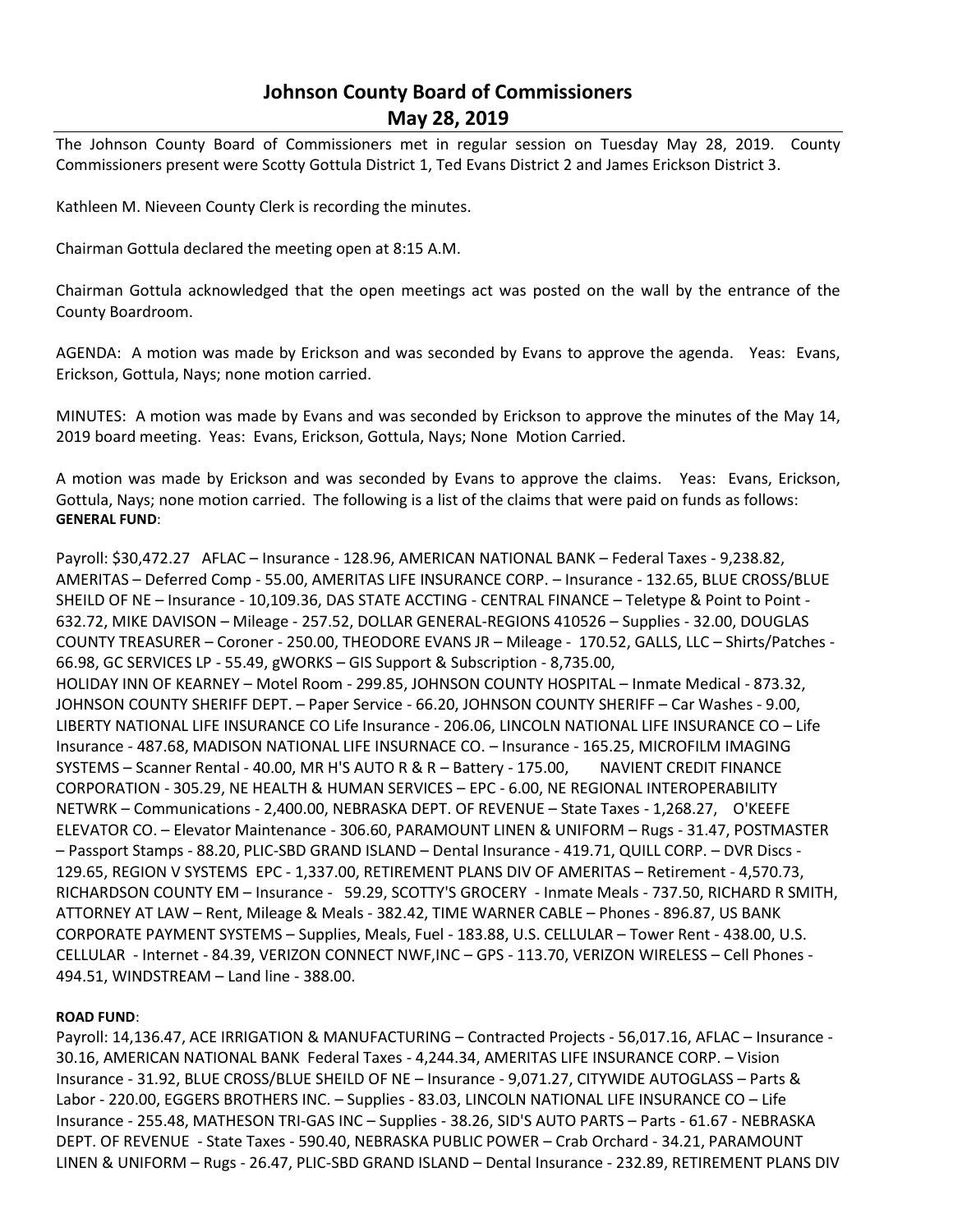OF AMERITAS Retirement - 2,242.65, SAM'S CLUB MC/SYNCB - Membership - 90.95, STUTHEIT IMPLEMENT – Skid steer Rent - 6,700.00, US BANK CORPORATE PAYMENT SYSTEMS – Supplies - 549.44, U.S. CELLULAR – Internet - 77.86, WASHINGTON NATIONAL INS COMPANY – Insurance - 9.25, WINDSTREAM – Land Line - 136.36

**INHERITANCE TAX FUND:** Claims: MARTIN MARIETTA MATERIALS – Flood Rock - 51,376.16, U.S. CELLULAR – Back Up - 17.86

## **911 WIRELESS SERVICE FUND**:

Claims: Geo-Com Inc. – Layers Update & Main – 17,181.84

## **911 EMERGENCY SERVICES FUND:**

Claims: GEO-COMM INC. – Maintenance - 872.16

Highway Supt. Matt Schaardt and Kelly Kuhl Adm. Assistant were present at the meeting to discuss roads, and projects which they are working on, and the current flooding problems,

There was discussion on the availability of rock. The board directed the Highway Superintendent to go from the 1" clean to the 1 $\frac{1}{2}$ " crusher run because of the availability of the 1" clean rock.

There was discussion on all intersections and driveways along Highway 41 and Highway 50. The board discussed how these are the responsibility of the State to maintain the intersection and that the County is the one that takes care of them. Matt and Amanda will check to see how many of these intersections are in the county.

The fuel bids were opened at 8:30 A.M. and placed on file in the County Clerk's Office. One bid was received from G & G Oil Company. A motion was made by Evans, and was seconded by Erickson to approve the bid from G & G Oil Company as follows:

Tecumseh Shop Unleaded with 10% Ethanol \$2.399, Diesel Low Sulfur #2 On Road \$244.9 Cook, Crab Orchard, Elk Creek and Sterling Shops: Diesel Low Sulfur #2 Off Rod \$2.169 Yeas: Evans, Erickson, Gottula, Nays; none motion carried.

Emergency Manager Amanda Burki discussed with the board about getting a different system instead of Code Red, the system that she is looking at is Who's Responding which she could try for a 45 day free trial. The board was ok with this.

CJ Johnson Regional Administrator Region V Systems gave his annual report and to answer any questions. Dave Merrill and Melody Young with Region V Services gave their annual report

Dennis Maggart NACO presented the board with a quote on Health Insurance for county employees. A motion was made by Erickson, and was seconded by Evans to approve the Blue Cross Blue Shield-NACO Heath Insurance Quote. Yeas: Erickson, Evans, Gottula, Nays; none motion carried.

Sheriff Scott Walton discussed with the board the possibility of getting an new server for the Red Box. Sheriff Walton informed the board that the new server would cost approx. \$6,600.00 from Carmichael's. The board was ok with the purchase but discussed which budget the payment would be. The board said that this should come out of either County Sheriff's Budget or the County Jail Budget. Sheriff Walton will decide which fund it should come out of.